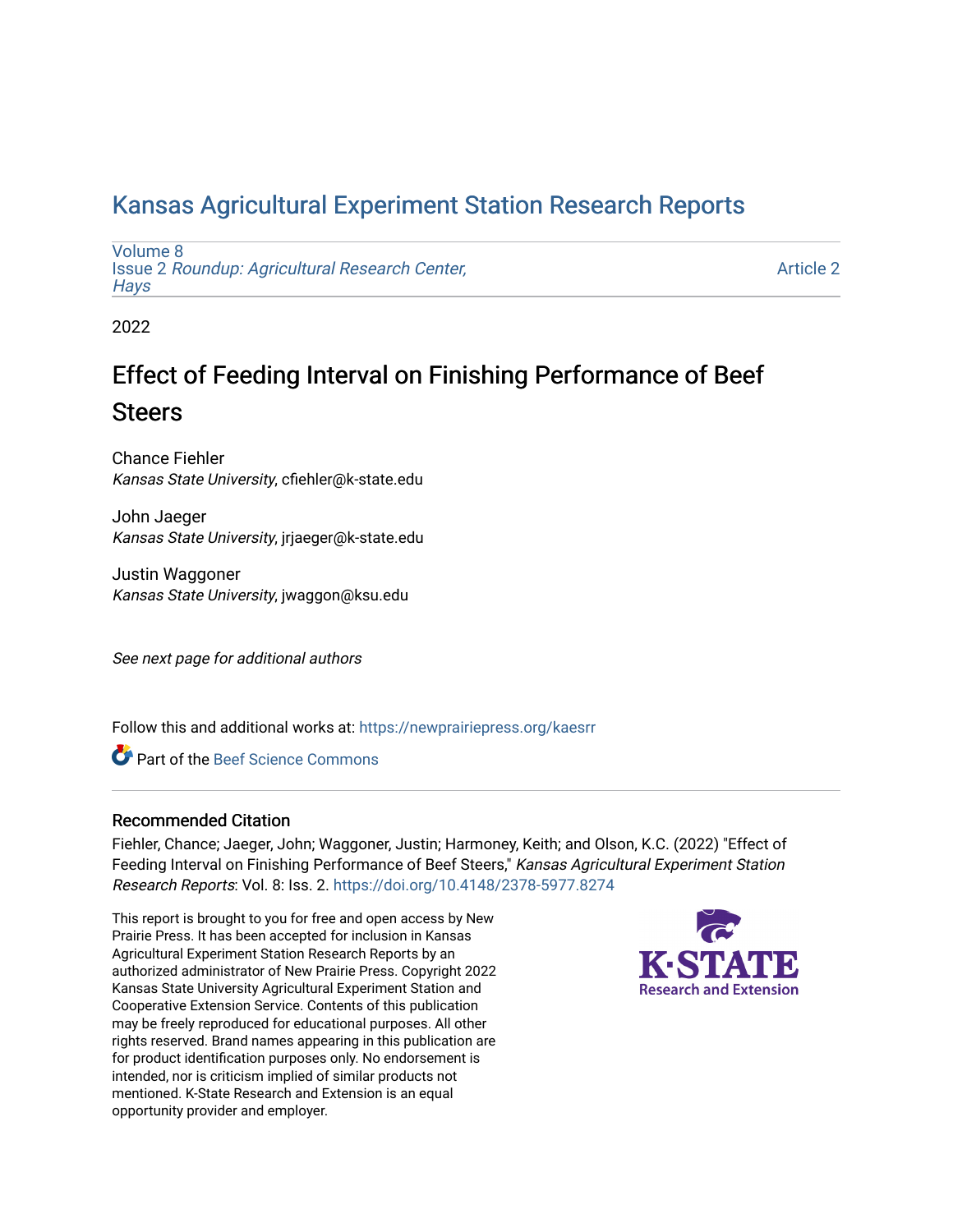## Effect of Feeding Interval on Finishing Performance of Beef Steers

#### Abstract

It has long been accepted that optimal performance in beef cattle occurs when cattle are fed at a similar time each day. In fact, in Frederick Mumford's Syllabus of Illustrated Lecture on Profitable Cattle Feeding published by the U.S. Department of Agriculture in 1905, Mr. Mumford stated, "Cattle should be fed at certain hours and in the same way. This cannot be varied 15 minutes without some detriment to the cattle." Little research has been conducted examining interval of feed delivery. Most feedlot research examining feed delivery has focused on the comparison of once or twice daily feed delivery on animal performance. The current research examined beef steer finishing performance with stable or variable once daily feed delivery.

#### Keywords

body weight gain, feedlot, marbling score, variable diet delivery

#### Creative Commons License



This work is licensed under a [Creative Commons Attribution 4.0 License](https://creativecommons.org/licenses/by/4.0/).

#### Authors

Chance Fiehler, John Jaeger, Justin Waggoner, Keith Harmoney, and K.C. Olson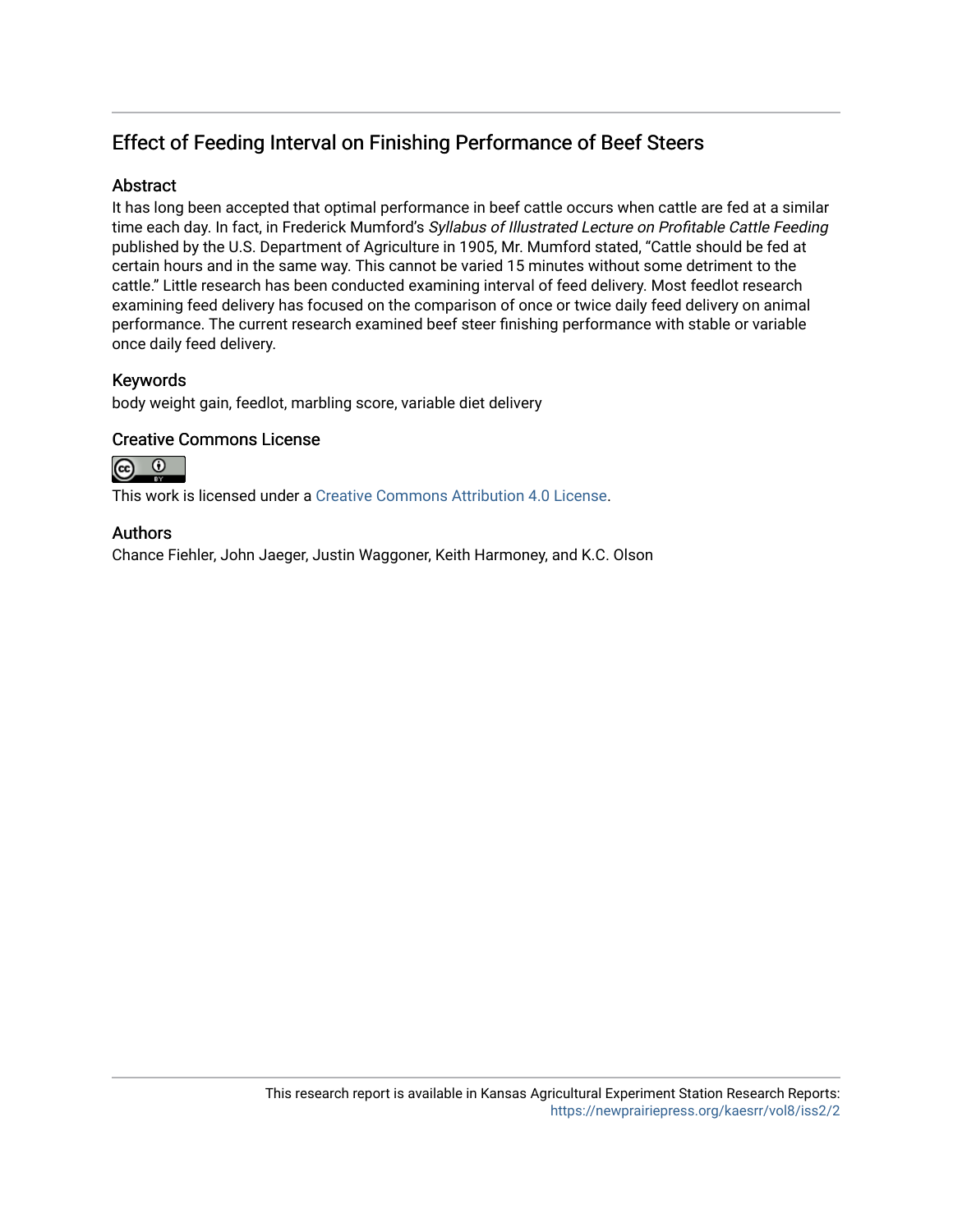

# Effect of Feeding Interval on Finishing Performance of Beef Steers

*Chance Fiehler, John Jaeger, Justin Waggoner, Keith Harmoney, and K.C. Olson*

## **Introduction**

It has long been accepted that optimal performance in beef cattle occurs when cattle are fed at a similar time each day. In fact, in Frederick Mumford's *Syllabus of Illustrated Lecture on Profitable Cattle Feeding* published by the U.S. Department of Agriculture in 1905, Mr. Mumford stated, "Cattle should be fed at certain hours and in the same way. This cannot be varied 15 minutes without some detriment to the cattle." Little research has been conducted examining interval of feed delivery. Most feedlot research examining feed delivery has focused on the comparison of once or twice daily feed delivery on animal performance. The current research examined beef steer finishing performance with stable or variable once daily feed delivery.

### Experimental Procedures

Two hundred and forty crossbred steers (average initial weight =  $692 \pm 70.5$  lb) were purchased through an order buyer from multiple sale barns in Mississippi and Alabama and were transported approximately 17 hours to the Kansas State University Agricultural Research Center Feedlot in Hays, KS (KSU-ARCH). Upon arrival, cattle were individually tagged and weighed. Cattle were penned by truck lot and allowed free choice access to water and good quality grass hay for 24 hours. Cattle were then individually weighed, vaccinated for clostridial (Ultrabac 7, Zoetis, Parsippany, NJ) and respiratory pathogens (Bovi-Shield Gold, Zoetis, Parsippany, NJ), and administered an anti-microbial (Zuprevo, Merck, Madison, NJ). Steers also received a growthpromoting implant (Component E-S with Tylan, Elanco Animal Health, Greenfield, IN). Cattle were then stratified by truck and arrival weight and assigned randomly to one of 8 pens (27 or 28 head per pen). Steers were fed the facility's standard receiving ration and were observed twice daily for symptoms of bovine respiratory disease for a 60-d receiving period.

Following the receiving period, cattle were individually weighed and assigned randomly by pen to one of two treatments: pens assigned to the control were fed at 0900 each day, whereas pens assigned to variable feed-delivery timing were fed daily at a randomly generated time  $\pm$  0 to 60 min relative to the control group. Average difference in daily feed-delivery time for the control was  $0900 \pm 15$  min and for the variable feed delivery was 0900  $\pm$  60 min with the greatest variation being two hours.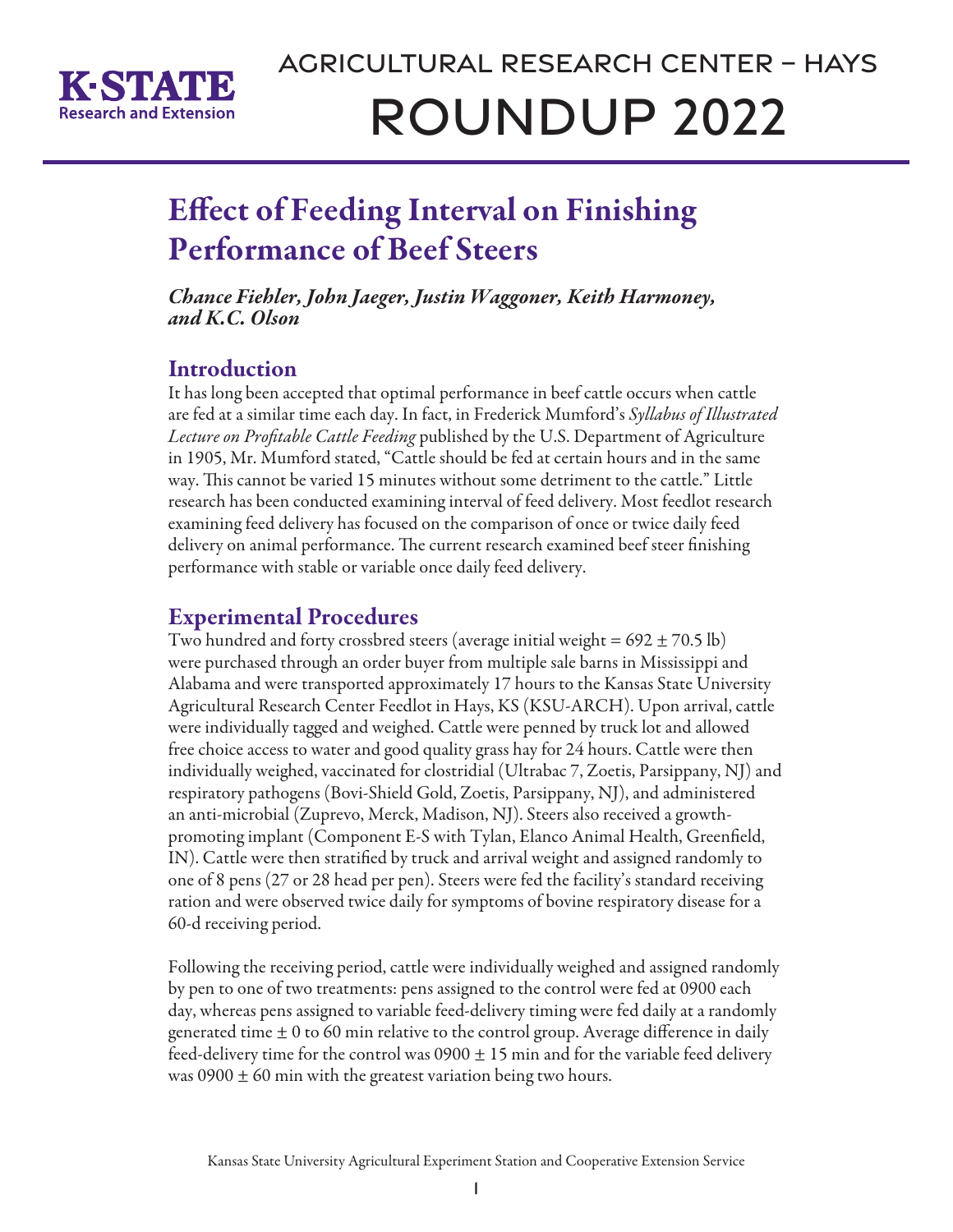#### 2022 Agricultural Research Center–Hays

Animals were maintained in 11,120  $\mathrm{ft}^2$  dry lot pens with 9.5 inches of linear bunk space per head for the duration of the study. Cattle were fed once daily, using a slick-bunk management method, and feed calls were made each morning at 0700 before feed delivery. Cattle received 2 growth-promoting implants (Component; Elanco Animal Health, Greenfield, IN) during the study, and these were administered on day 115 (Component TE-IS with Tylan), and day 172 (Component TE-S with Tylan). Body weight measurements (BW) were collected monthly on days 28, 56, 85, and 113 of the experiment. Carcass characteristics of steers were measured with ultrasound on day 90 of the experiment, and pay weight, carcass weight, backfat thickness, loin muscle depth, rib eye area (REA; inch<sup>2</sup>), and marbling score were calculated by Cattle Performance Enhancement Company software using live body weight and the ultrasound measurements.

#### Results and Discussion

Steer body weight was similar between treatments each month during the experiment (Table 1). Additionally, steer average daily gain was not affected by the intervals between feedings for the stable or variable feed delivery groups (Table 1).

Interval between daily feed delivery to beef steers did not affect pay weight, carcass weight, loin muscle depth, REA or backfat thickness (Table 2). However, steers fed using a variable  $(\pm 2$  hours from the previous day's feed delivery time) feed delivery time displayed marbling scores 0.5 greater than steers fed using a stable  $(\pm 15$  minutes from the previous day's feed delivery time) feed delivery time (Table 2).

A variable daily feed delivery of up to  $\pm$  2 hours was not sufficient to elicit a change in animal performance or most carcass characteristics compared to performance of steers fed at a similar ( $\pm 15$  minutes of the previous day's feed delivery) time each day. Although variable feed time steers did have a statistically greater marbling score, this difference was likely not biologically or economically significant. Additional research should be conducted to determine the variable time interval when beef cattle performance is affected by an inconsistent interval of feed delivery.

*Brand names appearing in this publication are for product identification purposes only. No endorsement is intended, nor is criticism implied of similar products not mentioned. Persons using such products assume responsibility for their use in accordance with current label directions of the manufacturer.*